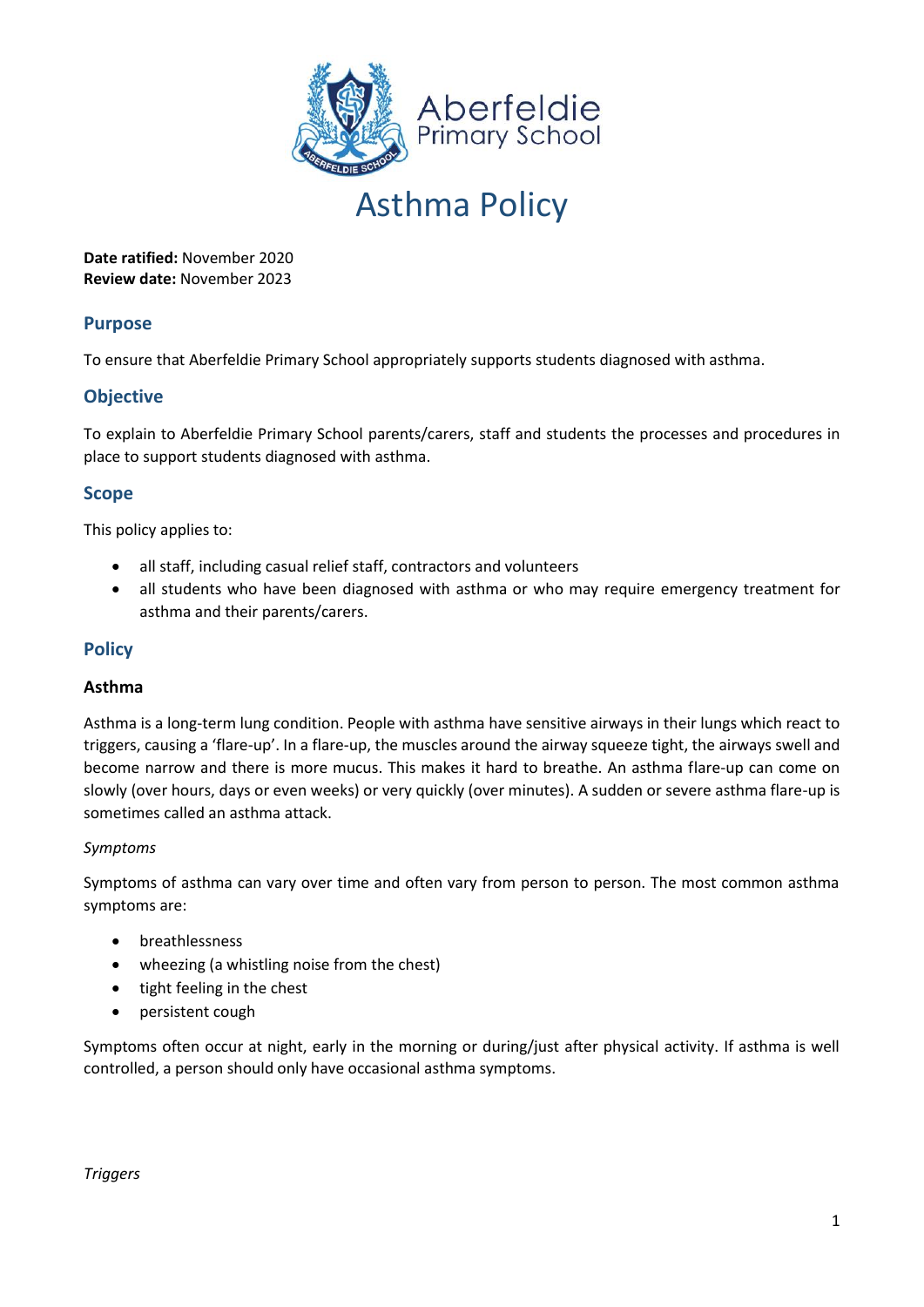

A trigger is something that sets off or starts asthma symptoms. Everyone with asthma has different triggers. For most people with asthma, triggers are only a problem when asthma is not well controlled with medication. Common asthma triggers include:

- 
- smoke (cigarette smoke, wood smoke from open fires, burn-offs or bushfires)
- house dust mites moulds
- 
- chemicals such as household cleaning products
- 
- laughter or emotions, such as stress
- exercise colds/flu
	- weather changes such as thunderstorms and cold, dry air
	-
- pollens animals such as cats and dogs
	- deodorants (including perfumes, aftershaves, hair spray and aerosol deodorant sprays)
- food chemicals/additives certain medications (including aspirin and anti-inflammatories)

### **Asthma management**

If a student diagnosed with asthma enrols at Aberfeldie Primary School:

- 1. Parents/carers must provide the school with an Asthma Action Plan which has been completed by the student's medical practitioner. The plan must outline:
	- the prescribed medication taken by the student and when it is to be administered, for example as a pre-medication to exercise or on a regular basis
	- emergency contact details
	- the contact details of the student's medical practitioner
	- the student's known triggers
	- the emergency procedures to be taken in the event of an asthma flare-up or attack.
- 2. Parents/carers should also provide a photo of the student to be included as part of the student's Asthma Action Plan.
- 3. Aberfeldie Primary School will keep all Asthma Action Plans:
	- First Aid Room
- 4. School staff may also work with parents/carers to develop a Student Health Support Plan which will include details on:
	- how the school will provide support for the student
	- identify specific strategies
	- allocate staff to assist the student

Any Student Health Support Plan will be developed in accordance with Aberfeldie Primary School's Healthcare Needs Policy.

5. If a student diagnosed with asthma is going to attend a school camp or excursion, Aberfeldie Primary School parents/carers are required to provide any updated medical information.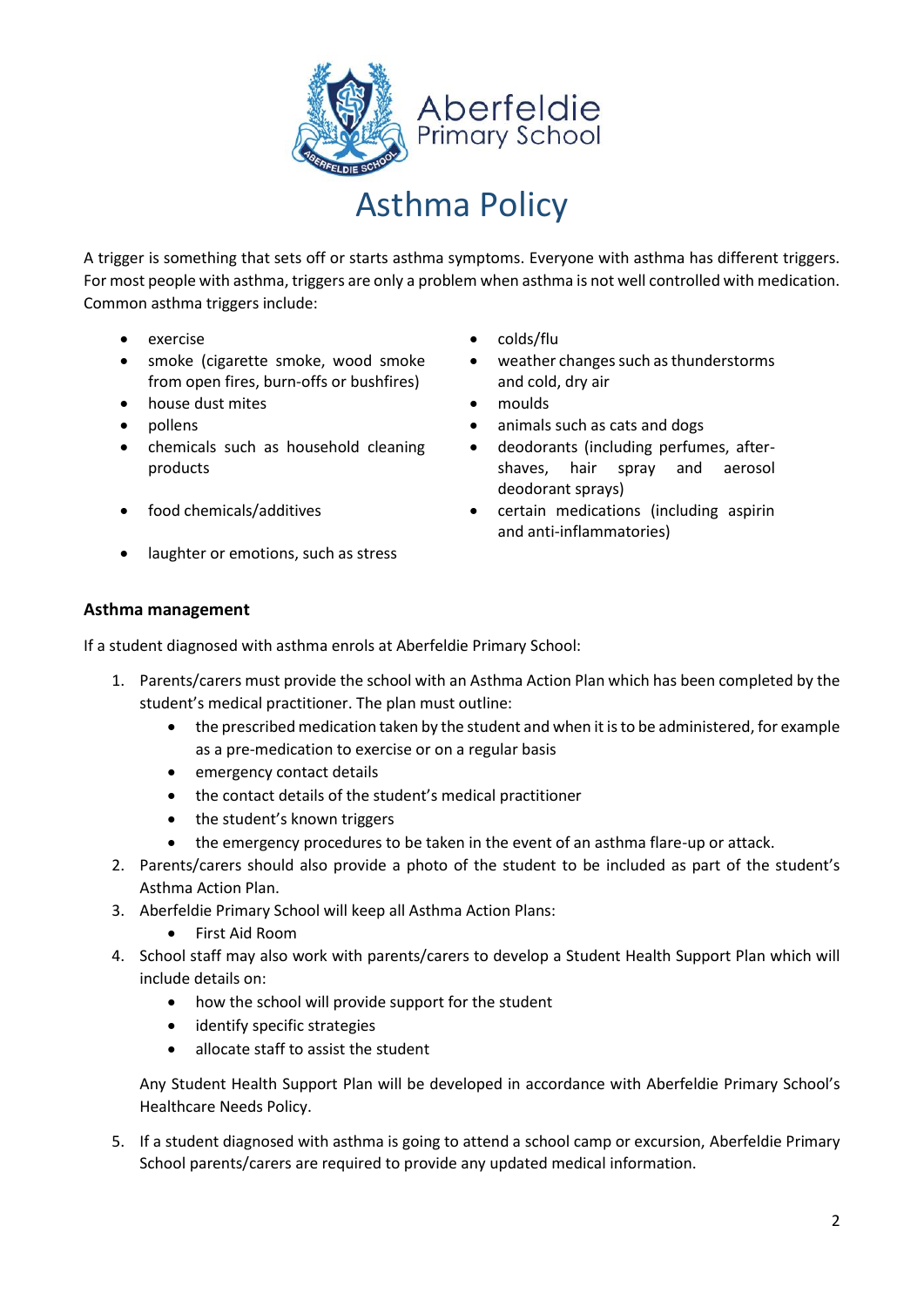

- 6. If a student's asthma condition or treatment requirements change, parent/carers must notify the school and provide an updated Asthma Action Plan.
- 7. School staff will work with parents/carers to review Asthma Action Plans (and Student Health Support Plans) once a year, at the beginning of the school year or as required.

### **Student asthma kit**

All students diagnosed with asthma are required to have a student asthma kit at school which contains:

- their own prescribed reliever medication labelled with the student's name
- their spacer (if they use one)

Student asthma kits can be stored in the First Aid Room or if required, students can keep their asthma kit with them while at school.

### **Asthma emergency response plan**

If a student is:

- having an asthma attack
- difficulty breathing for an unknown cause, even if they are not known to have asthma

School staff will endeavour to follow the Asthma First Aid procedures outlined in the table below. School staff may contact Triple Zero "000" at any time.

| <b>Step</b> | <b>Action</b>                                                                                |  |  |  |  |  |
|-------------|----------------------------------------------------------------------------------------------|--|--|--|--|--|
| 1.          | Sit the person upright                                                                       |  |  |  |  |  |
|             | Be calm and reassuring                                                                       |  |  |  |  |  |
|             | Do not leave them alone<br>$\bullet$                                                         |  |  |  |  |  |
|             | Seek assistance from another staff member or reliable student to locate the                  |  |  |  |  |  |
|             | student's reliever, the Asthma Emergency Kit and the student's Asthma Action                 |  |  |  |  |  |
|             | Plan (if available).                                                                         |  |  |  |  |  |
|             | If the student's action plan is not immediately available, use the Asthma First<br>$\bullet$ |  |  |  |  |  |
|             | Aid as described in Steps 2 to 5.                                                            |  |  |  |  |  |
| 2.          | Give 4 separate puffs of blue or blue/grey reliever puffer:                                  |  |  |  |  |  |
|             | Shake the puffer<br>$\bullet$                                                                |  |  |  |  |  |
|             | Use a spacer if you have one<br>$\bullet$                                                    |  |  |  |  |  |
|             | Put 1 puff into the spacer<br>$\bullet$                                                      |  |  |  |  |  |
|             | Take 4 breaths from the spacer<br>$\bullet$                                                  |  |  |  |  |  |
|             | Remember - Shake, 1 puff, 4 breaths                                                          |  |  |  |  |  |
| 3.          | Wait 4 minutes                                                                               |  |  |  |  |  |
|             | If there is no improvement, give 4 more separate puffs of blue/grey reliever as<br>$\bullet$ |  |  |  |  |  |
|             | above                                                                                        |  |  |  |  |  |
|             | (or give 1 more dose of Bricanyl or Symbiocort inhaler)                                      |  |  |  |  |  |
| 4.          | If there is still no improvement call Triple Zero "000" and ask for an ambulance.            |  |  |  |  |  |
|             | Tell the operator the student is having an asthma attack                                     |  |  |  |  |  |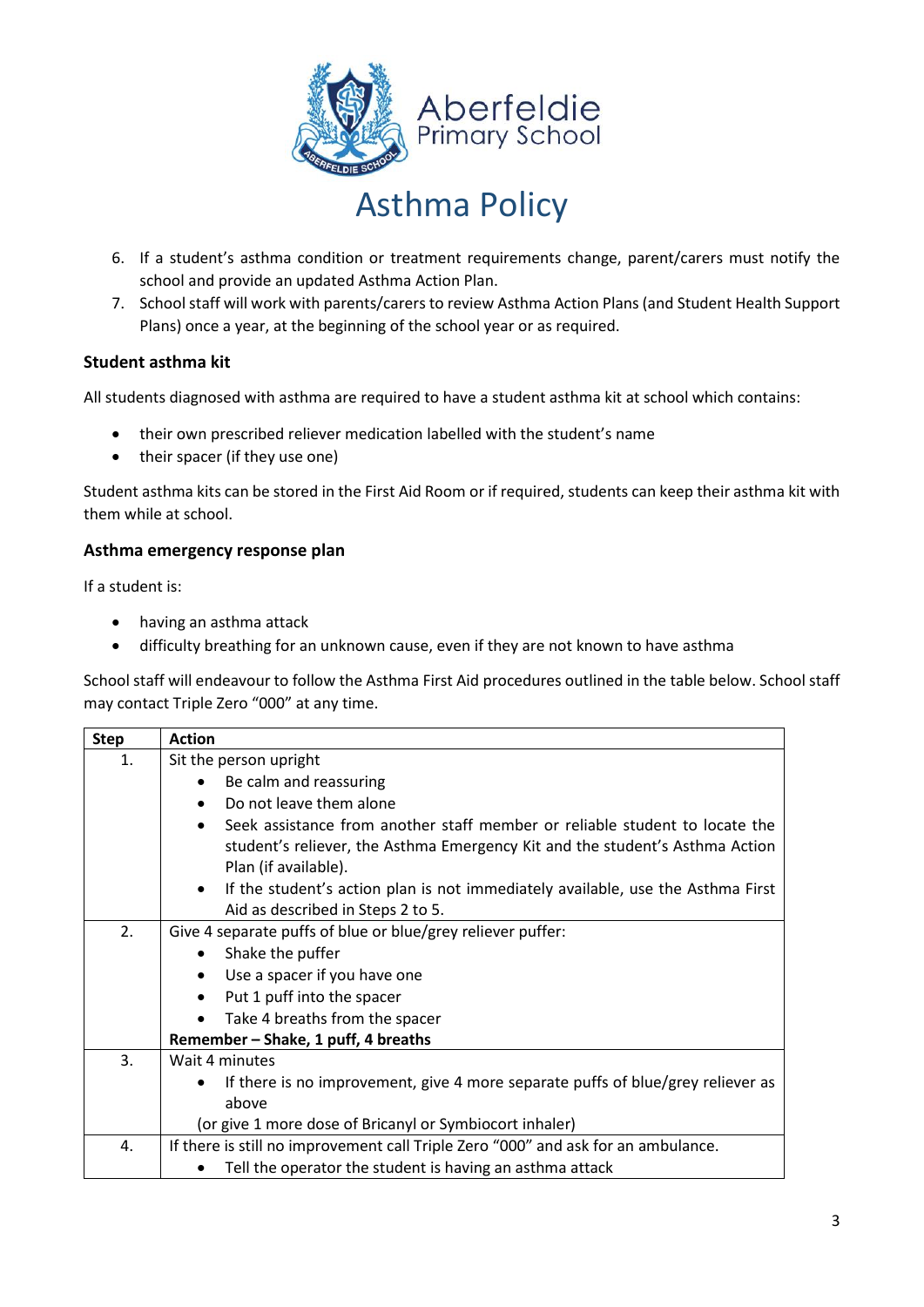

|    | Keep giving 4 separate puffs every 4 minutes until emergency assistance arrives                                                                                         |  |  |  |  |  |
|----|-------------------------------------------------------------------------------------------------------------------------------------------------------------------------|--|--|--|--|--|
|    | (or 1 dose of Bricanyl or Symbicort every 4 minutes - up to 3 doses of Symbicort)                                                                                       |  |  |  |  |  |
| 5. | If asthma is relieved after administering Asthma First Aid, stop the treatment and<br>observe the student. Notify the student's emergency contact person and record the |  |  |  |  |  |
|    | incident                                                                                                                                                                |  |  |  |  |  |

Staff will call Triple Zero "000" immediately if:

- the person is not breathing
- if the person's asthma suddenly becomes worse or is not improving
- if the person is having an asthma attack and a reliever is not available
- if they are not sure if it is asthma
- if the person is known to have anaphylaxis

### **Training for staff**

Aberfeldie Primary School will arrange the following asthma management training for staff:

| <b>Staff</b>                               | <b>Completed by</b>                                                                                                                                                                                                              | Course                                                                                                                                                                                             | Provider                                                              | Cost                                    | <b>Valid for</b> |
|--------------------------------------------|----------------------------------------------------------------------------------------------------------------------------------------------------------------------------------------------------------------------------------|----------------------------------------------------------------------------------------------------------------------------------------------------------------------------------------------------|-----------------------------------------------------------------------|-----------------------------------------|------------------|
| Group 1<br>General<br><b>Staff</b>         | School staff with a direct<br>teaching<br>role<br>with<br>affected<br>students<br>by<br>asthma or other school<br>staff directed by the<br>principal after conducting<br>a risk assessment.                                      | Asthma first aid<br>management for<br>education staff (non-<br>accredited)<br>One hour face-to-<br>face or online<br>training.                                                                     | Asthma<br>Australia                                                   | Free to all<br>schools                  | 3 years          |
| Group 2<br><b>Specific</b><br><b>Staff</b> | Staff working with high<br>risk children with a<br>history of severe asthma,<br>or with direct student<br>wellbeing responsibility,<br>(including nurses,<br>PE/sport teachers, first<br>aid and school staff<br>attending camp) | Course in<br>Management of<br>Asthma Risks and<br>Emergencies in the<br>Workplace 22282VIC<br>(accredited)<br><b>OR</b><br>Course in Emergency<br>Asthma<br>Management<br>10392NAT<br>(accredited) | $RTO$ that<br>Any<br>has this course<br>in their scope of<br>practice | Paid by<br>Aberfeldie<br>Primary School | 3 years          |

Aberfeldie Primary School will also conduct an annual briefing for staff on:

• the procedures outlined in this policy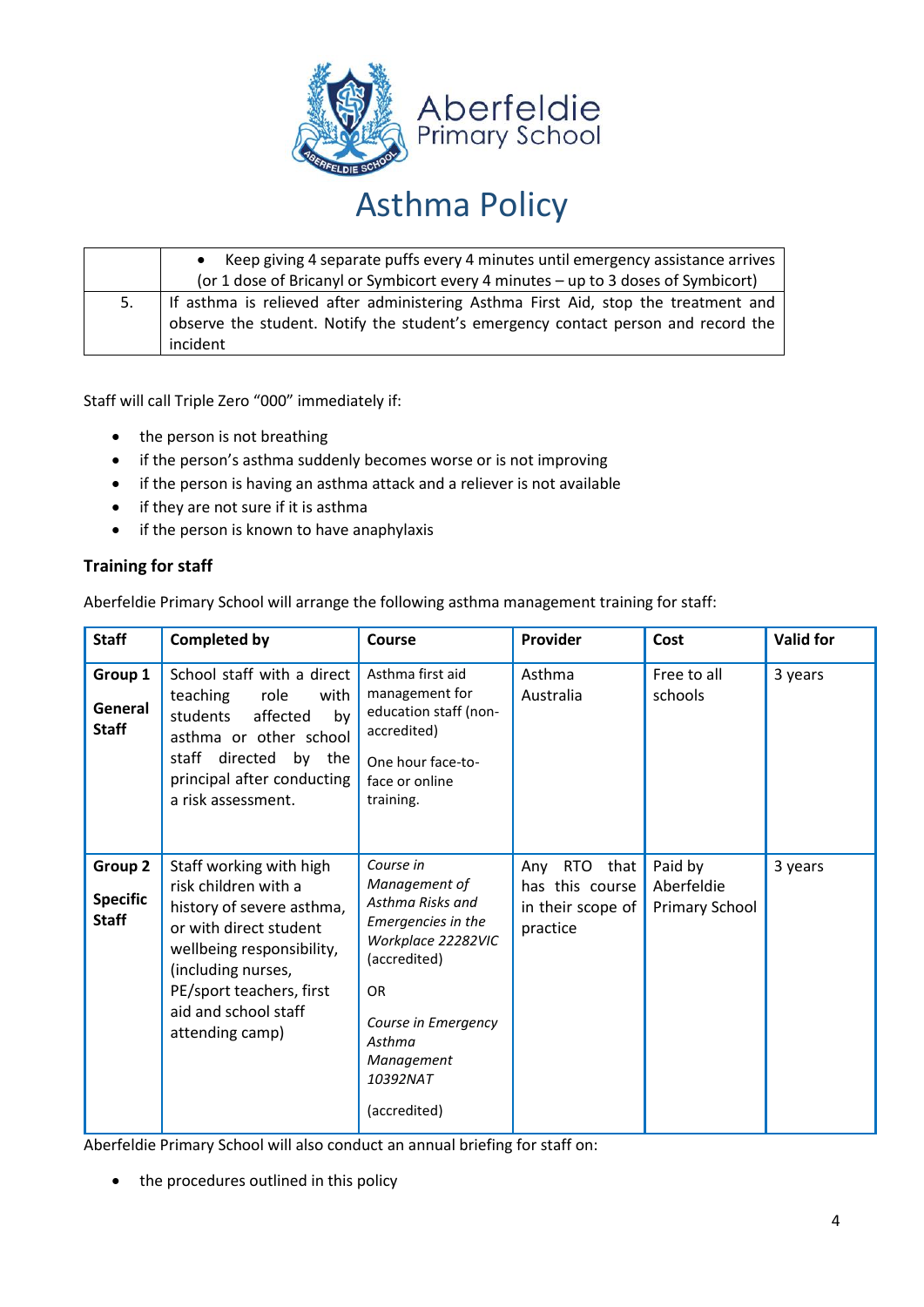

- the causes, symptoms and treatment of asthma
- identities of the students diagnosed with asthma
- how to use a puffer and spacer
- the location of:
	- o the Asthma Emergency Kits
	- o asthma medication which has been provided by parents for student use.

Aberfeldie Primary School will also provide this policy to casual relief staff and volunteers who will be working with students, and may also provide a briefing if the principal decides it is necessary depending on the nature of the work being performed.

### **Asthma Emergency Kit**

Aberfeldie Primary School will provide and maintain at least two Asthma Emergency Kits. One kit will be kept on school premises at the First Aid Room and one will be a mobile kit for activities such as:

• camps and excursions.

The Asthma Emergency Kit will contain:

- at least 1 blue or blue/grey reliever medication such as Airomir, Admol or Ventolin
- at least 2 spacer devices (for single person use only) to assist with effective inhalation of the blue or blue/grey reliever medication (Aberfeldie Primary School will ensure spare spacers are available as replacements). Spacers will be stored in a dust proof container.
- clear written instructions on Asthma First Aid, including:
	- o how to use the medication and spacer devices
	- $\circ$  steps to be taken in treating an asthma attack
- A record sheet/log for recording the details of an asthma first aid incident, such as the number of puffs administered.

Cheryl McConnell (office and first aid coordinator) will monitor and maintain the Asthma Emergency Kits. They will:

- ensure all contents are maintained and replaced where necessary
- regularly check the expiry date on the canisters of the blue or blue/grey reliever puffers and place them if they have expired or a low on doses
- replace spacers in the Kits after each use (spacers are single-person use only)
- dispose of any previously used spaces.

The blue or blue/grey reliever medication in the Asthma Emergency Kits may be used by more than one student as long as they are used with a spacer. If the devices come into contact with someone's mouth, they will not be used again and will be replaced.

After each use of a blue or blue/grey reliever (with a spacer):

• remove the metal canister from the puffer (do not wash the canister)